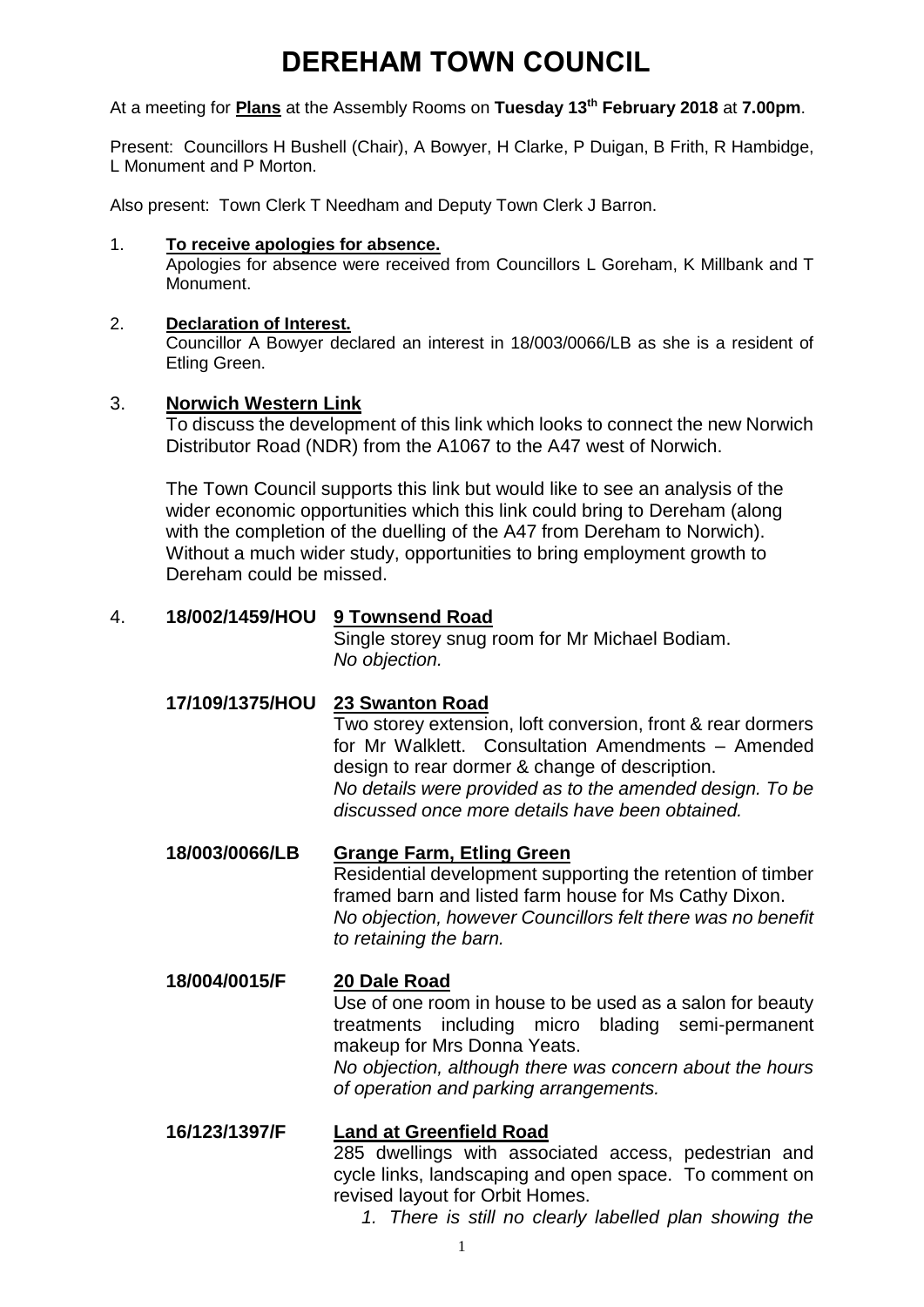*land being counted towards the 'area for sport'; the plan still does not show the correct amount of outdoor playing space to be in accordance with DC11.* 

- *2. LEAP 2 has been relocated close to residential properties. FIT guidance on distances is that for a LEAP there should be 20m from the façade of an occupied room; this is way inside 20m. This is extremely poor design and will lead to complaints from residents located near to the play equipment.*
- *3. The Park Run is a nice touch, but a Park Run is not so much about a circuit, it is about volunteers; are the Applicants proposing to set up and run a Park Run? One of the requirements for a Park Run is ample parking. We cannot see any parking provision provided. A criteria for Park Run is that it should be away from vehicular traffic. The proposed route crosses 3 roads for each circuit; there will be 4 circuits (4x3 road crossings). The ethos of Park Run is that it is family-orientated but also competitive; multiple crossings of roads is not conducive to a Park Run, as people will still need to stop for traffic and continually be observant of children. Orbit Homes are formally objecting to the width of the restricted byway claim for Hall Lane being greater than 2m. If the width is 2m, as Orbit would like it to be, then there is not sufficient width for faster runners to pass groups of slower runners. It is easy to draw a line on a map for a Park Run, but much harder to actually organise a Park Run.*

*On the Cherry Lane section of the Park Run route, along with sections of the southern part of the route, these are outside the development site. When designated as a restricted byway, the Highways Authority will only maintain for walking and not for running – are Orbit proposing to surface Cherry Lane to make it suitable for running, and maintain to this level, as they are proposing along Hall Lane? Part of the route is not yet designated as a public right of way or in the ownership of Orbit Homes.* 

*4. If the Applicant is proposing to include paths and tracks as part of their contribution to outdoor sport, then they have not read DC11 – referring to DC11 appendix E.9 Outdoor Sport provision "the local Standard looks for courts, greens and pitches to be provided to enable outdoor sport/recreation for all age groups (from children to adults)." Breckland Council Open Spaces Assessment 2015, while it mapped green corridors and linier features (PPG17 typology) these were not counted towards outdoor sport or children's play, because there was no*